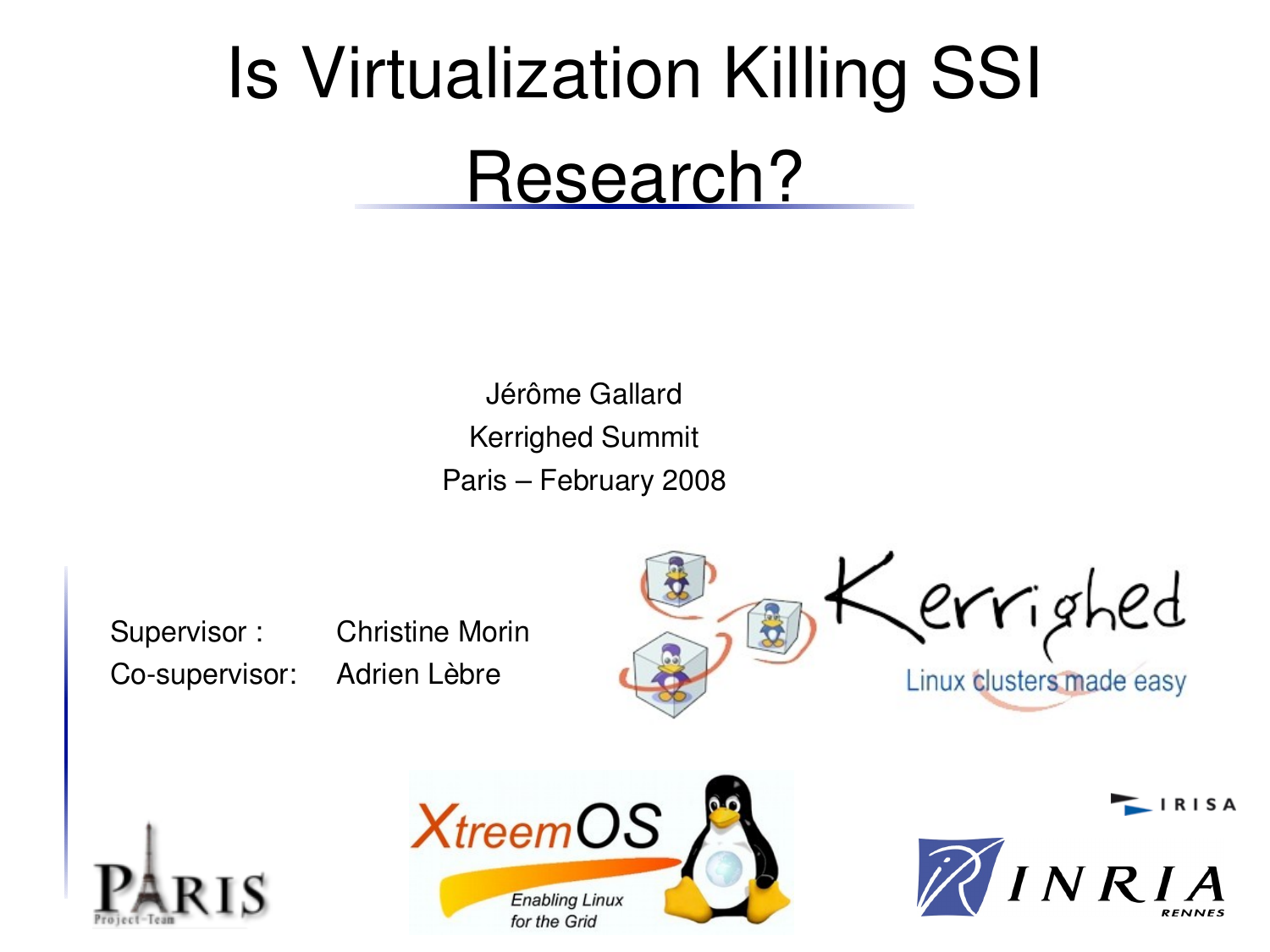# **Outline**

### **Context**

Virtualization / SSI

### ➔ Combining Virtualization and SSI

**Conclusion** 

- Lessons learnt
- Perspectives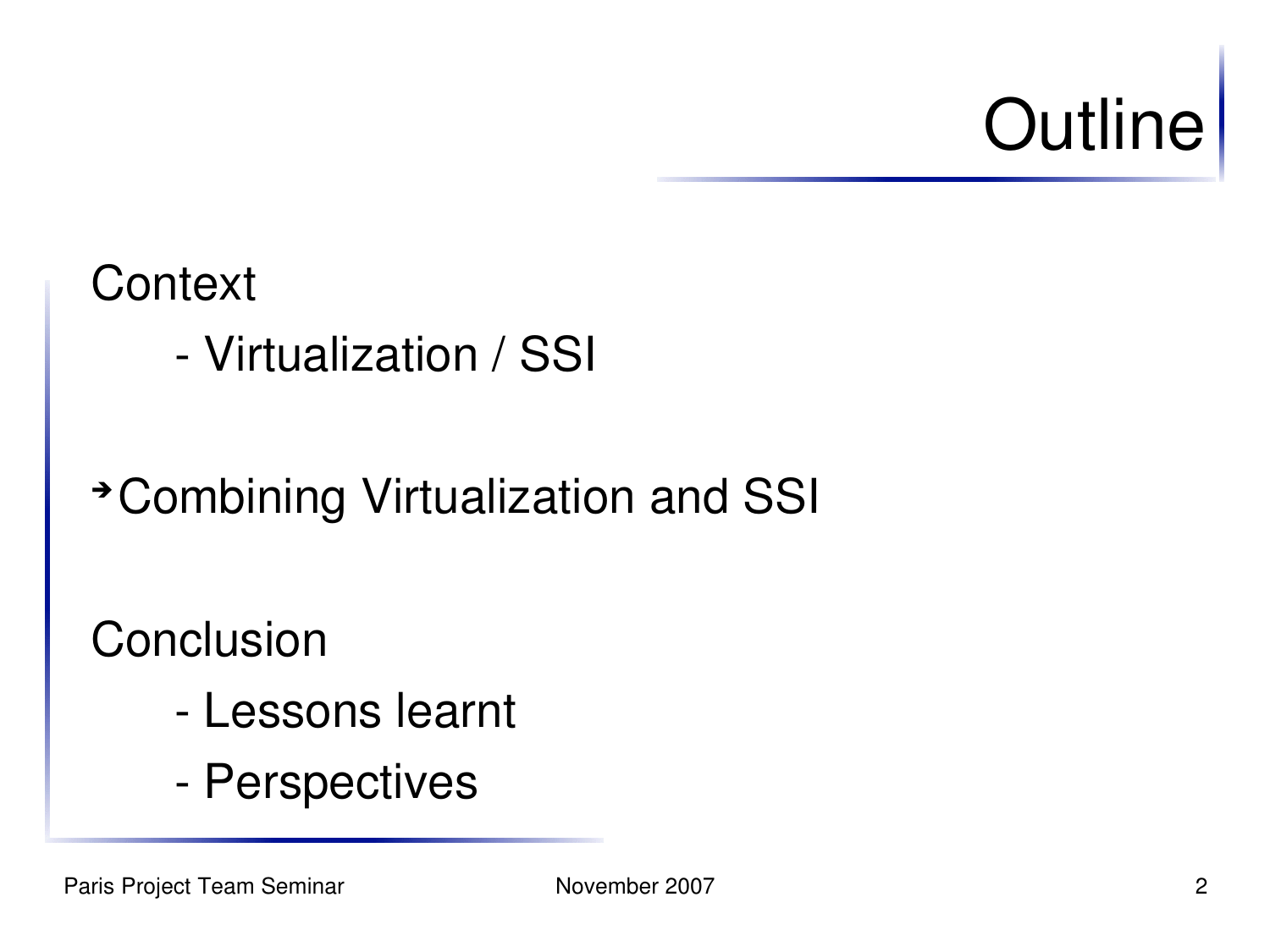# Virtualization Technologies

virtualized machines running on the compute node

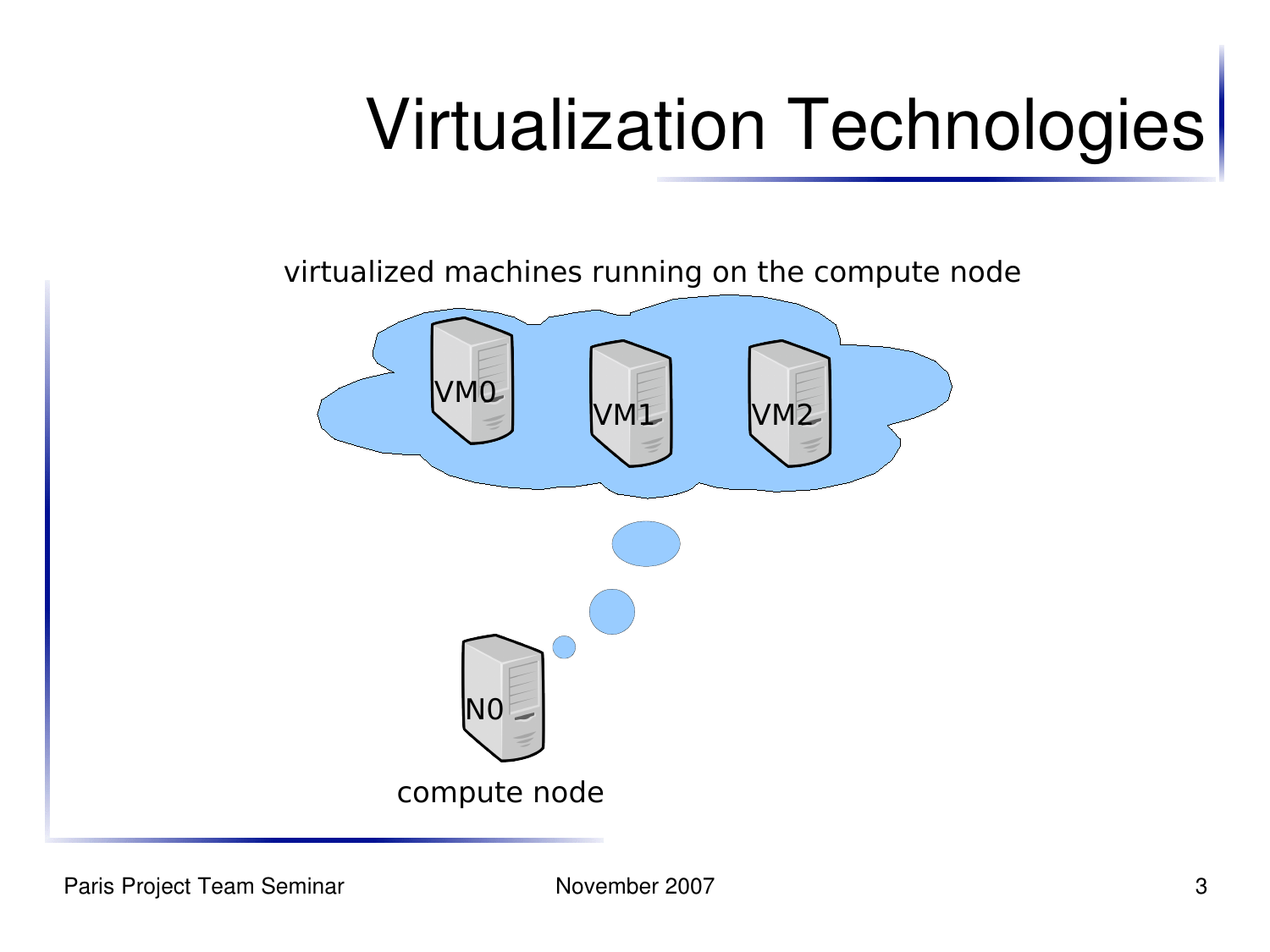

virtualized an SMP machine running on compute nodes

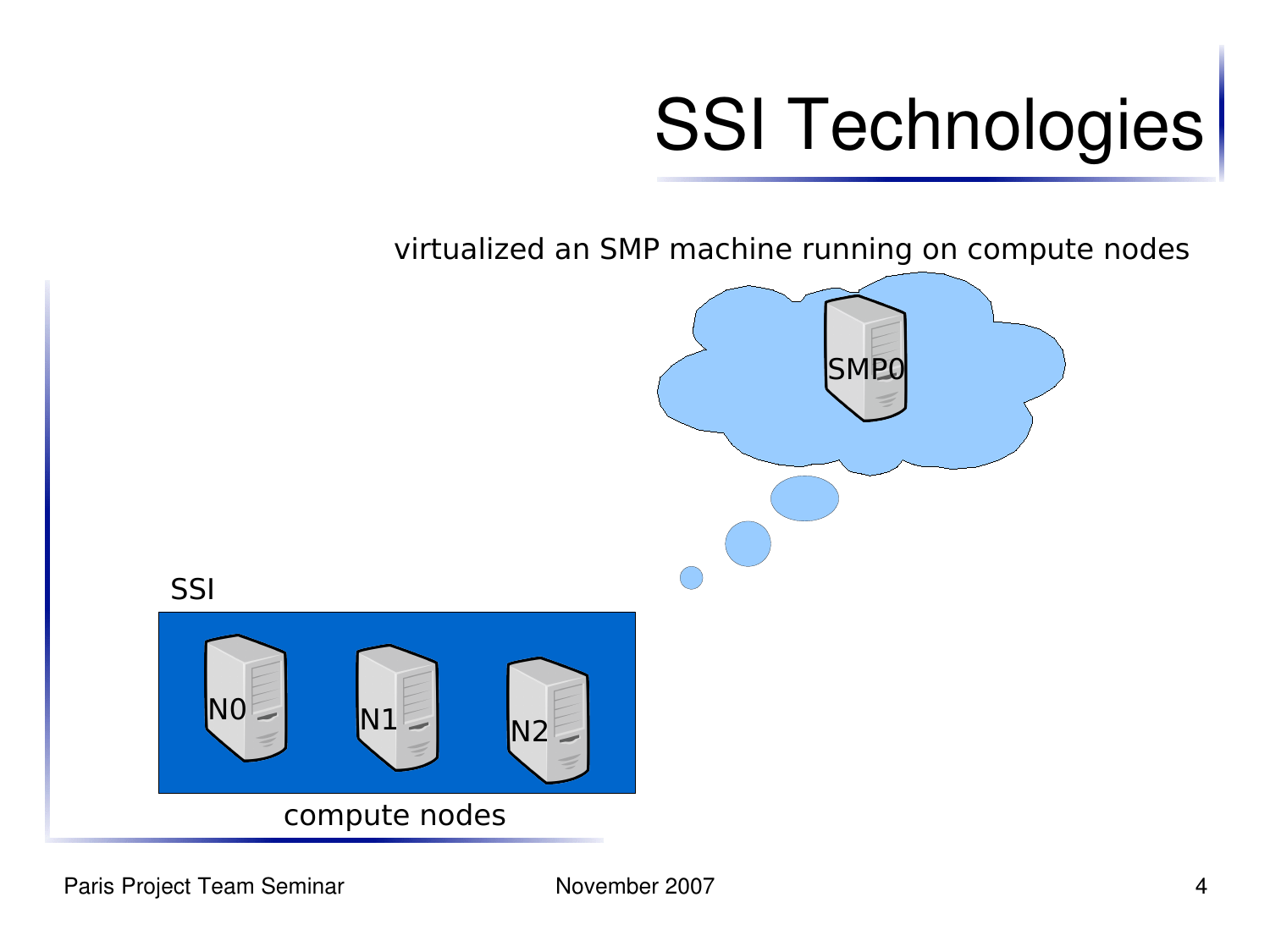

### Make several combinations between **SSI** and **Container**, **typeI** and **typeII** virtualization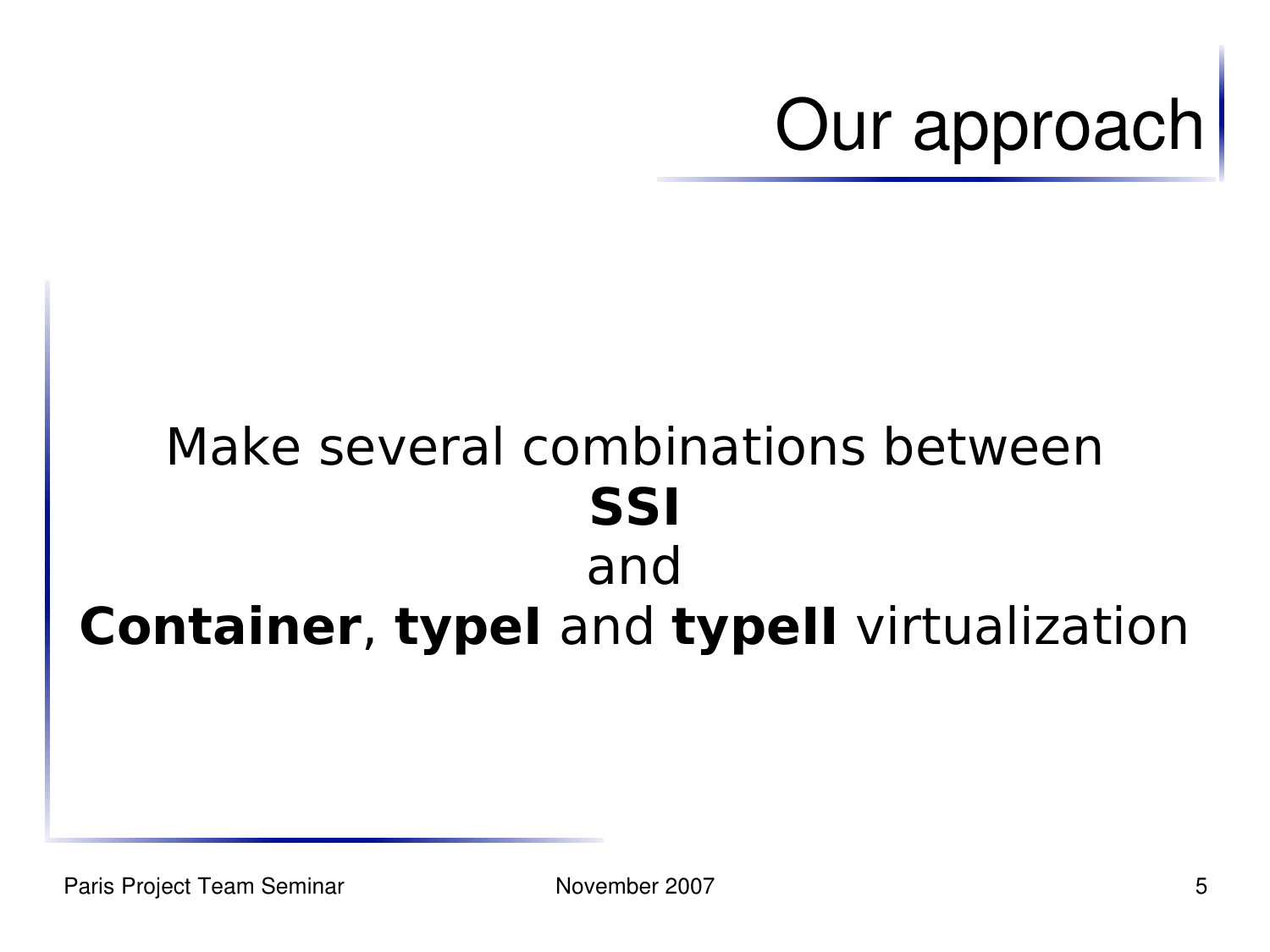## Combining Container and SSI Container on the top of SSI

Allow containers to get advantage of the global ressources provided by the SSI

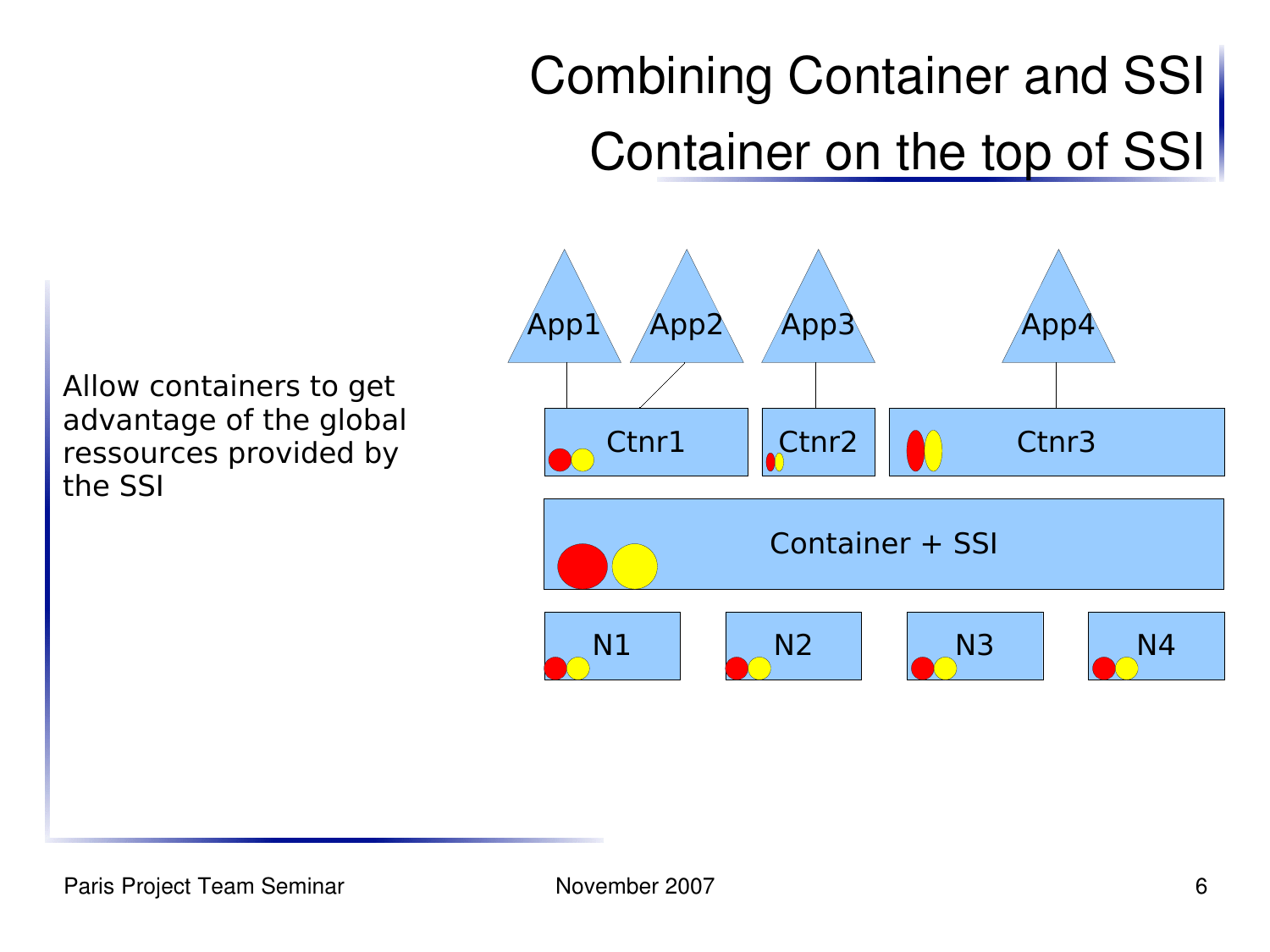## Combining Virtualization and SSI TypeII-Virtualization upon SSI 1/2

Allow VMs to get advantage of the global ressources provided by the SSI

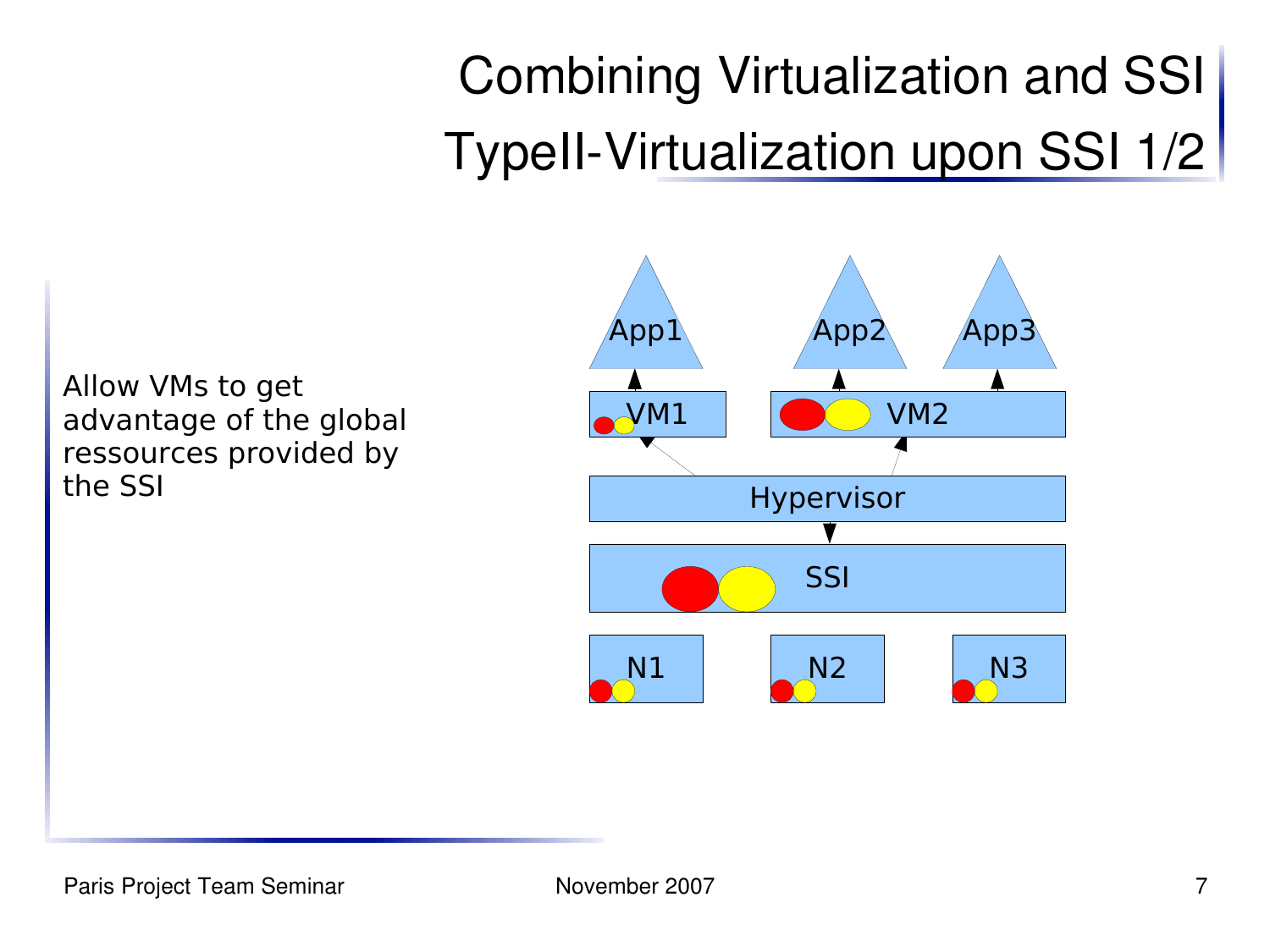## Combining Virtualization and SSI SSI upon TypeII-Virtualization 2/2

Allow the SSI to be run on the top of several hardware architecture

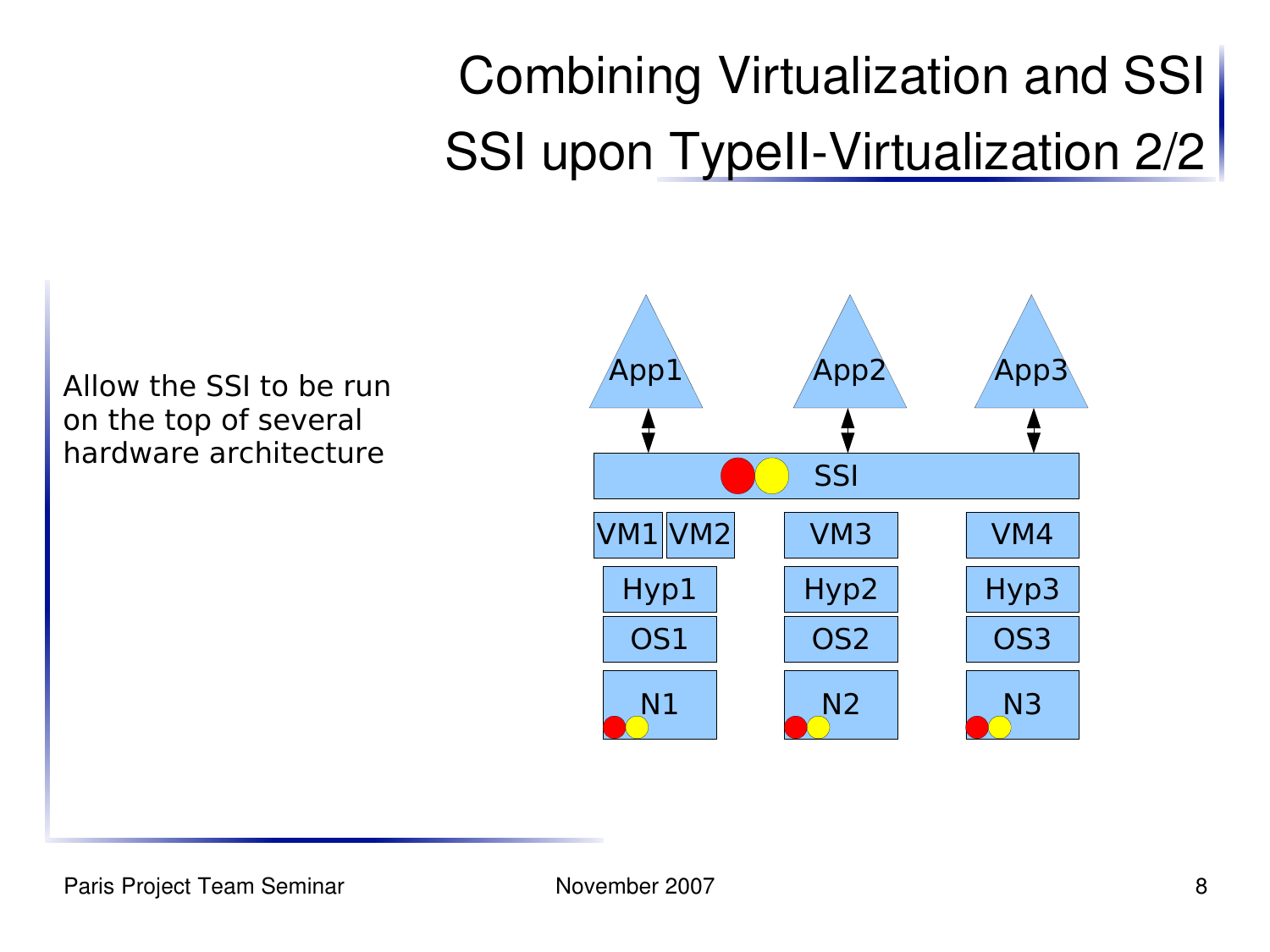### Combining Virtualization and SSI Three layers of flexibilities

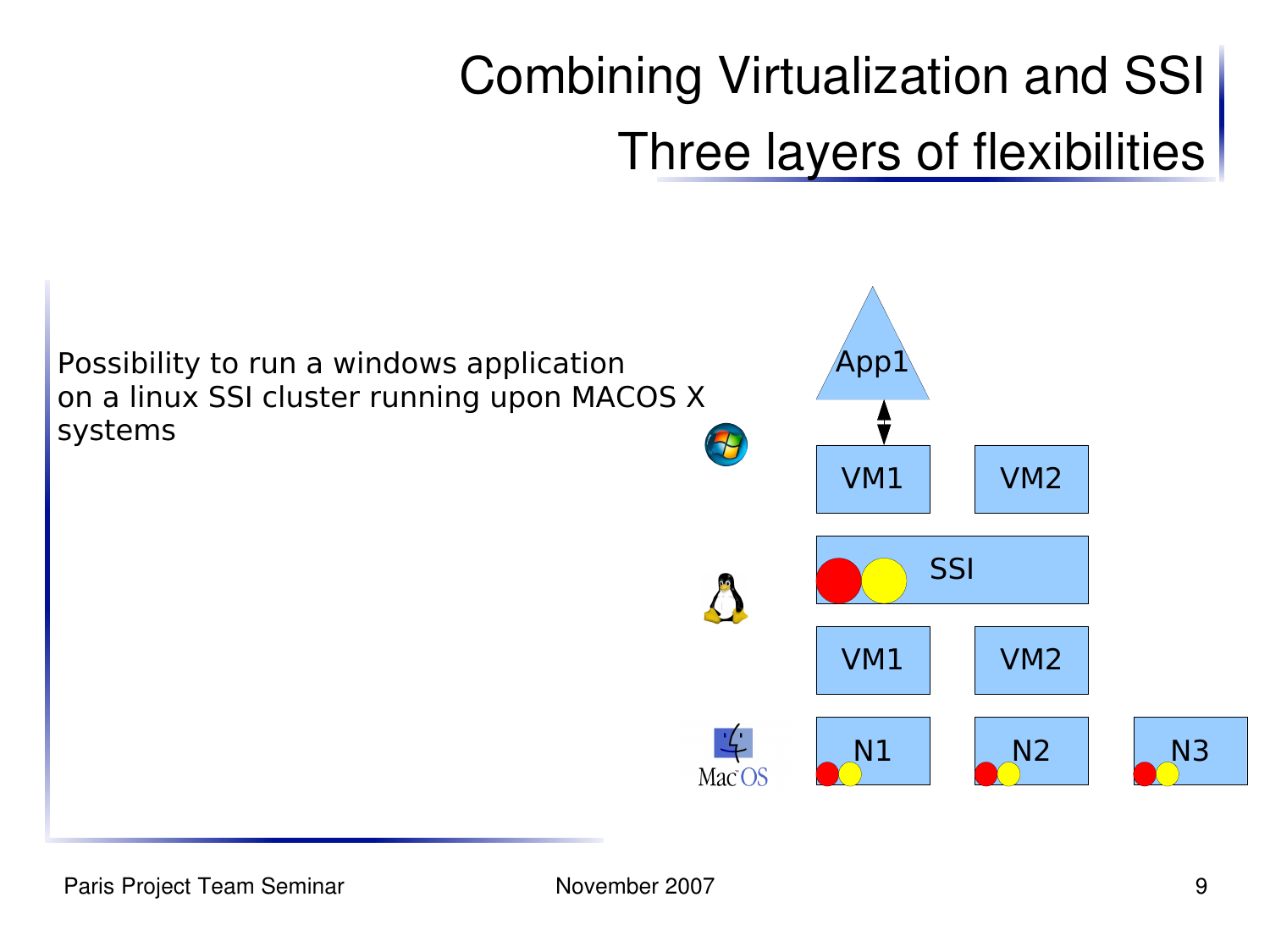## Combining Virtualization and SSI TypeI-Virtualization upon SSI 1/2

Part1 of SSI: hide the distributed aspect of the cluster Does ScaleMP should be a SSI Part1?

Part2 of SSI: give tools like checkpoint, migration...

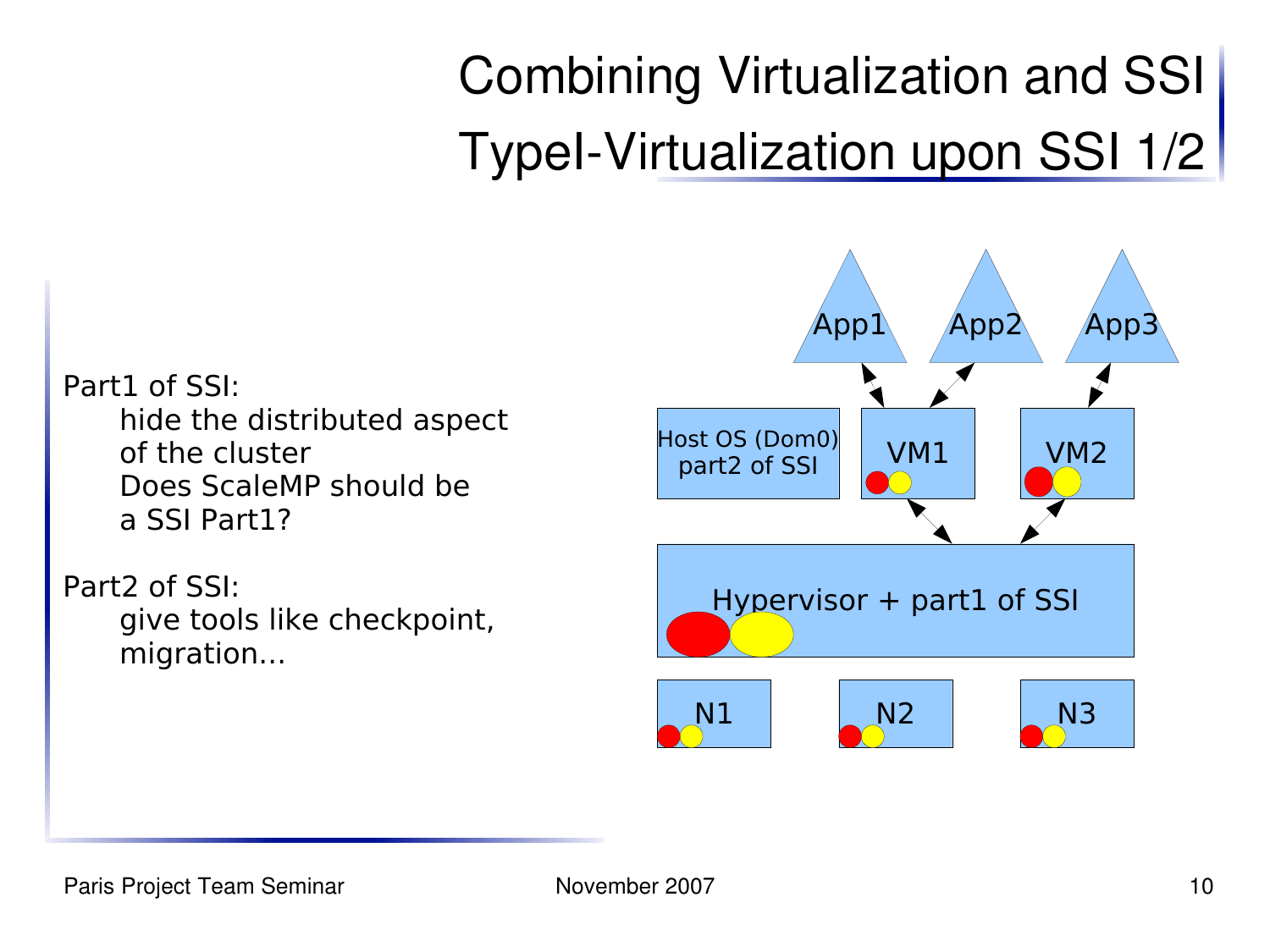### Combining Virtualization and SSI SSI upon Typel-Virtualization 2/2



Paris Project Team Seminar November 2007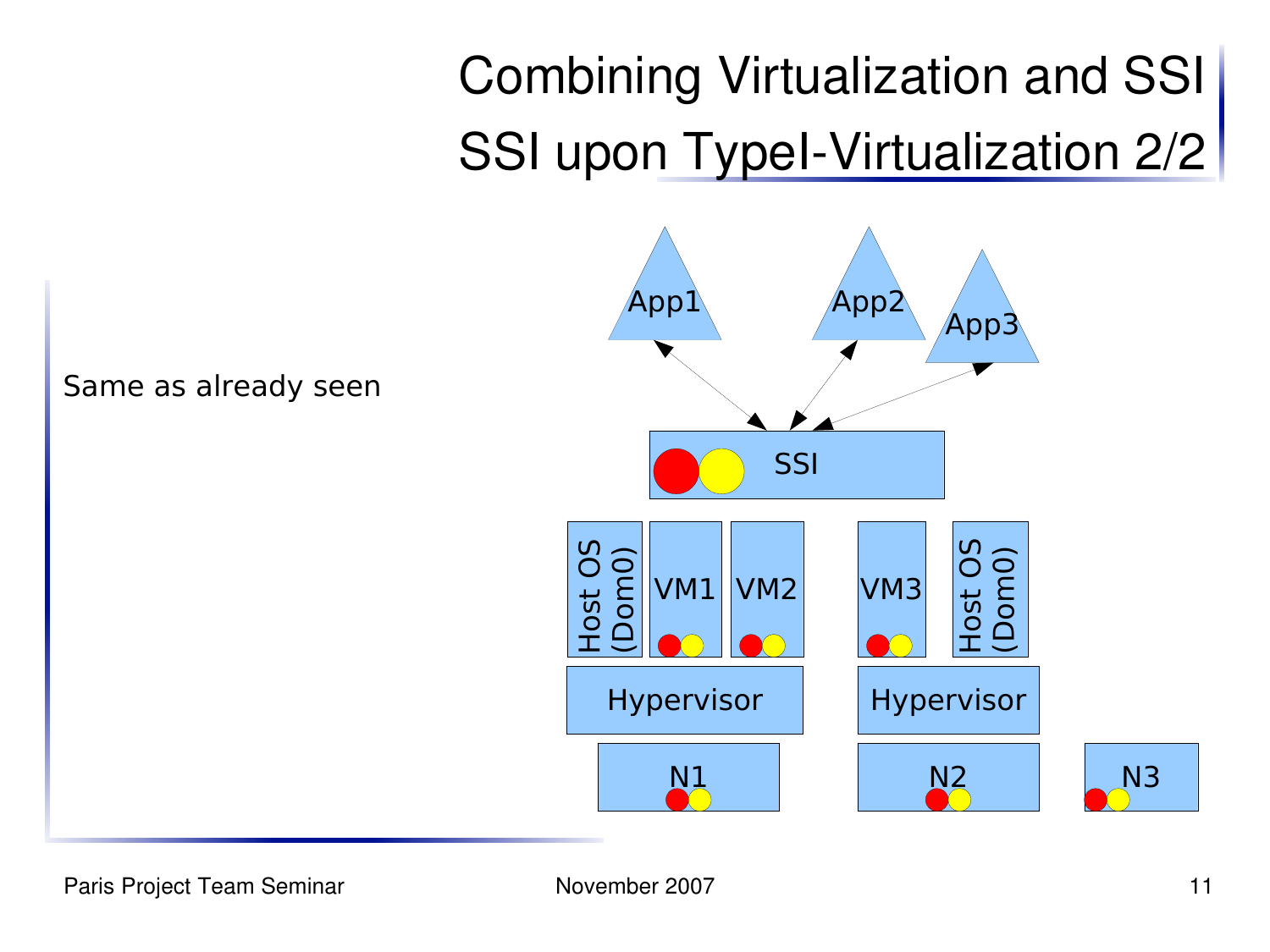Lessons Learnt 1/4

### ➔Containers on top of single system image clusters

➔ The SSI system combines all the advantages enabled by containers on a real SMP machine in a cluster environment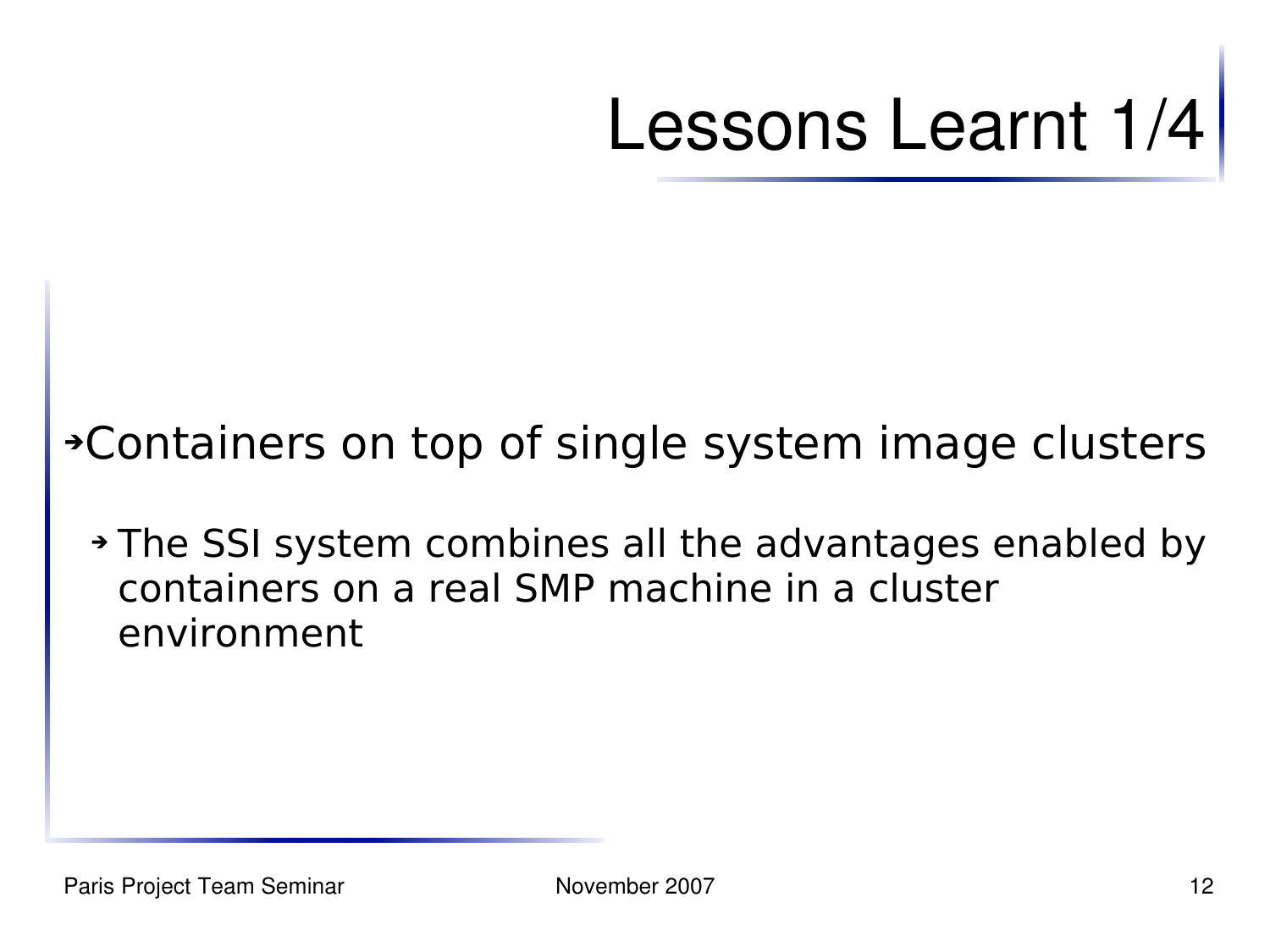# Lessons Learnt 2/4

### ➔Virtual Machines on top of SSI clusters

- ➔ Virtualization solves application portability issues
- ➔ example :
	- ➔ Possibility to run an application developed for process technology A and OS B on top of computers running SSI OS based on OS C and developped for achitecture processor D.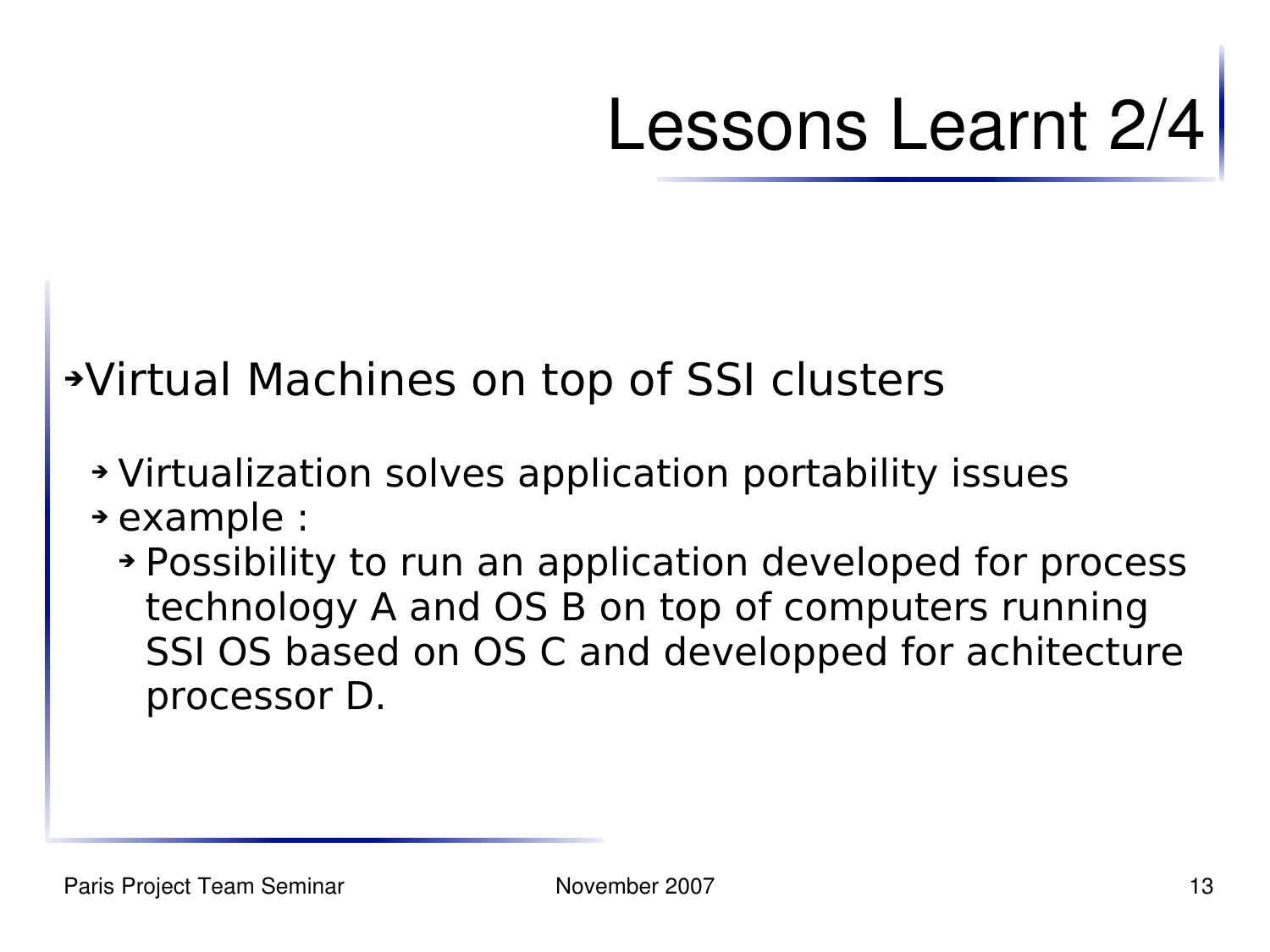# Lessons Learnt 3/4

### ➔SSI on top of VMs

- ➔ VM migration and suspend functionalities provide:
	- ➔ Flexible, simple and ''On Demand'' resource allocation mechanisms for the applications
	- ➔ Transparent adaptation mechanisms in case of hardware changes (for instance, node additions / removals).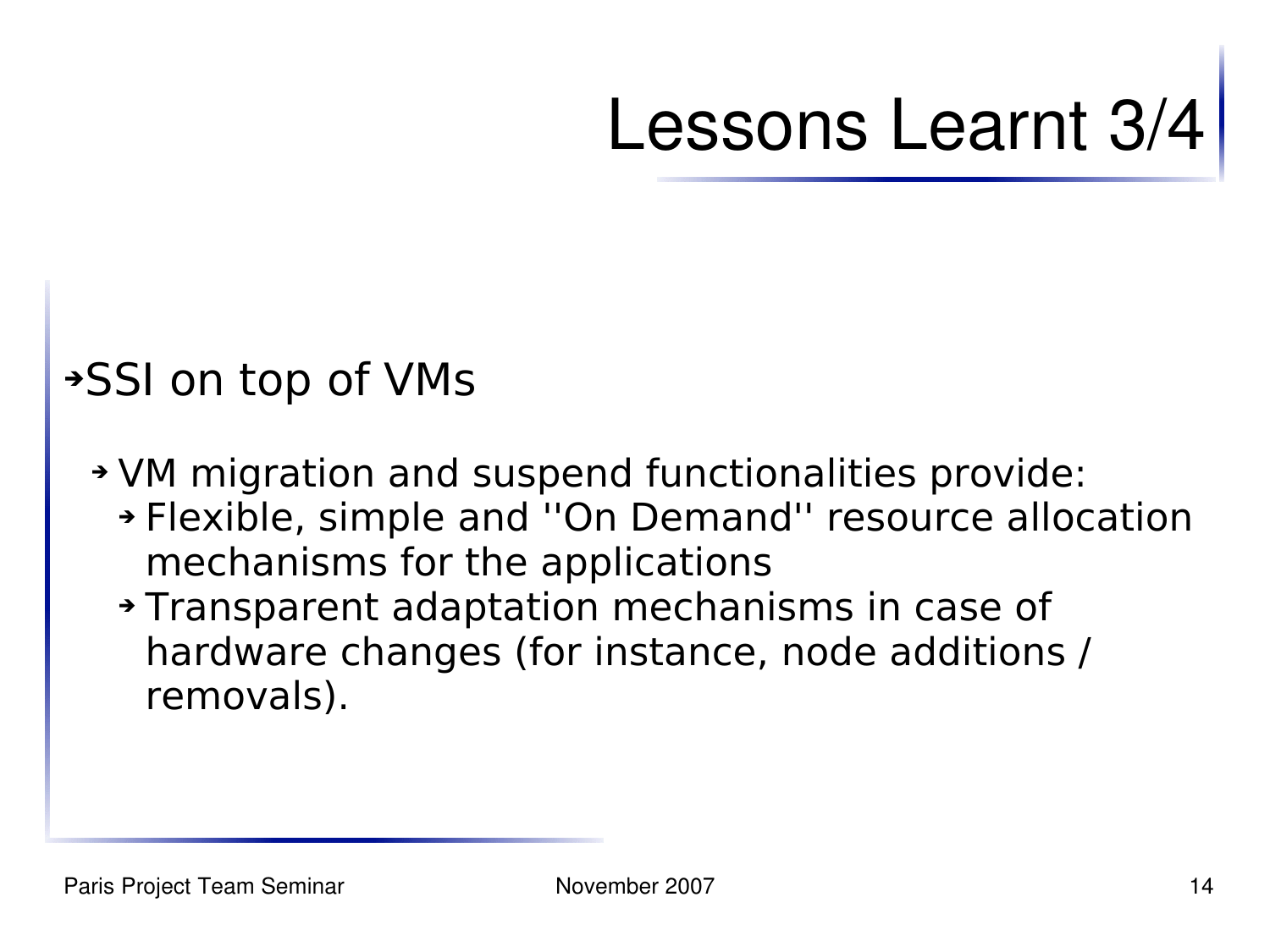Lessons Learnt 4/4

### ➔ Virtualization and SSI complement each other

➔SSI abstracts resources ➔Virtualization adds another level of hardware flexibility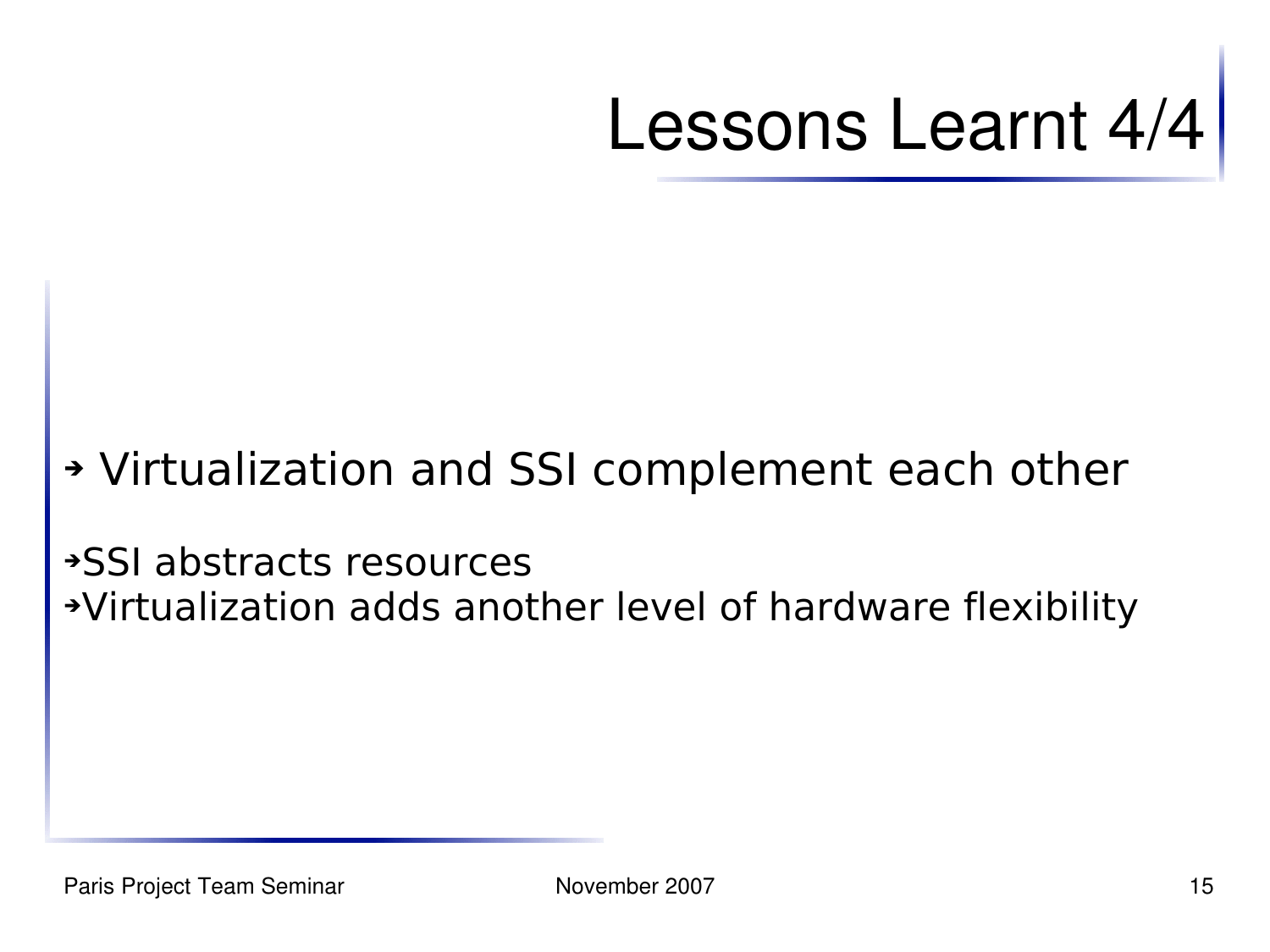# **Conclusion**

#### ➔Performance evaluation: ➔Work in progress

### ➔Combining VM/SSI setup:

- Very attractive
- Installation and use are quite simple (evaluated with TypeII)

#### ➔Migrate an SSI cluster from Rennes to Sophia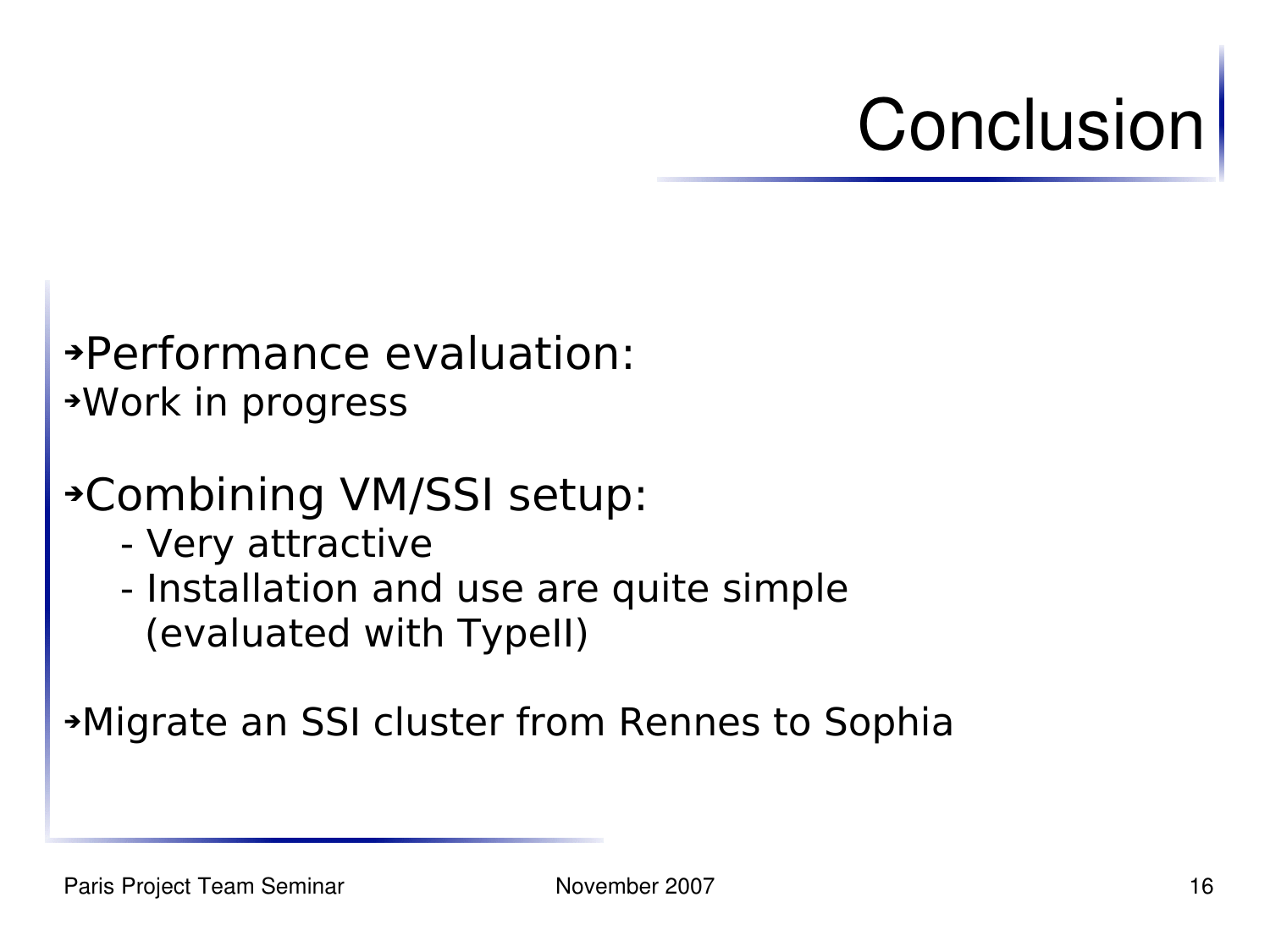## **References**

➔[Grit2007] L. Grit, D. Irwin, V.Marupadi, P. Shivam, A. Yumerefendi, J. Chase, and J. Albrecht. Harnessing virtual machine resource control for job management. March 2007.

➔[Goldberg1973] R. P. Goldberg. Architecture of virtual machines. AFIPS National Computer Conference, July 1973.

➔[OpenVZ2007] OpenVZ. OpenVZ welcome page, 2007. Available as http://wiki.openvz.org/Main\_page.

➔[Chroot2007] GNU. Chroot, 2007. Available as http://www.gnu.org/software/coreutils/manual/coreutils.html#chroot-invocation ➔[Barham2003] P. Barham, B. Dragovic, K. Fraser, S. Hand, T. Harris, A. Ho, R. Neugebauer, I. Pratt, and Warfield. Xen and the art of virtualization. Bolton Landing, New-York, USA, October 2003. SOSP'03.

➔[VMware2007] VMware. VMware welcome page, 2007. Available as http://www.vmware.com

[Bellard2005] F. Bellard. QEMU, a fast and portable dynamic translator. Technical report, USENIX Association, 2005.

➔[Huelsenbeck] J. P. Huelsenbeck and F. Ronquist. MrBayes: a program for the Bayesian inference of phylogeny. http://golab.unl.edu/teaching/SBseminar/manual.pdf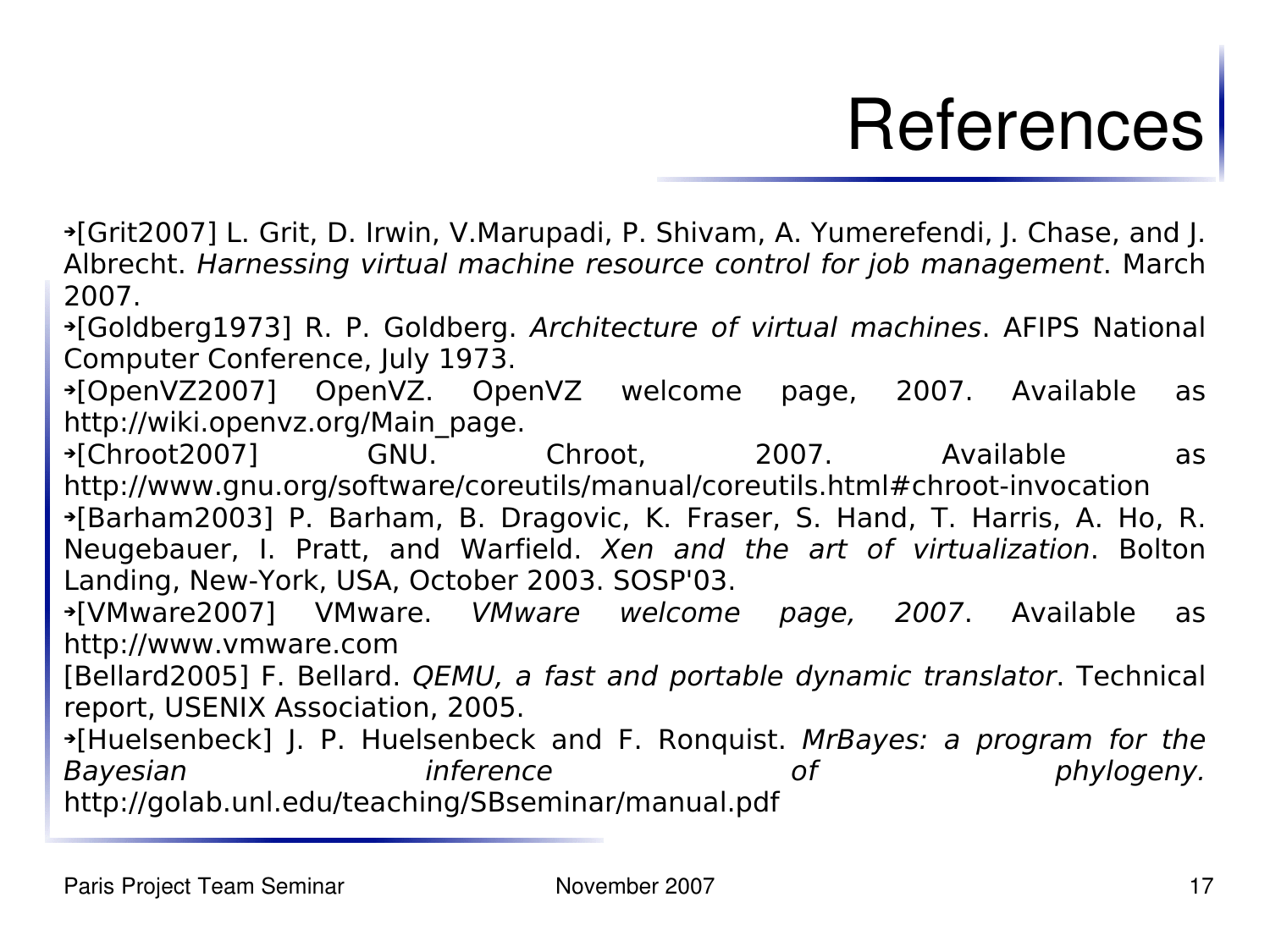## Experimentations to do SSI upon typeI-virtualization

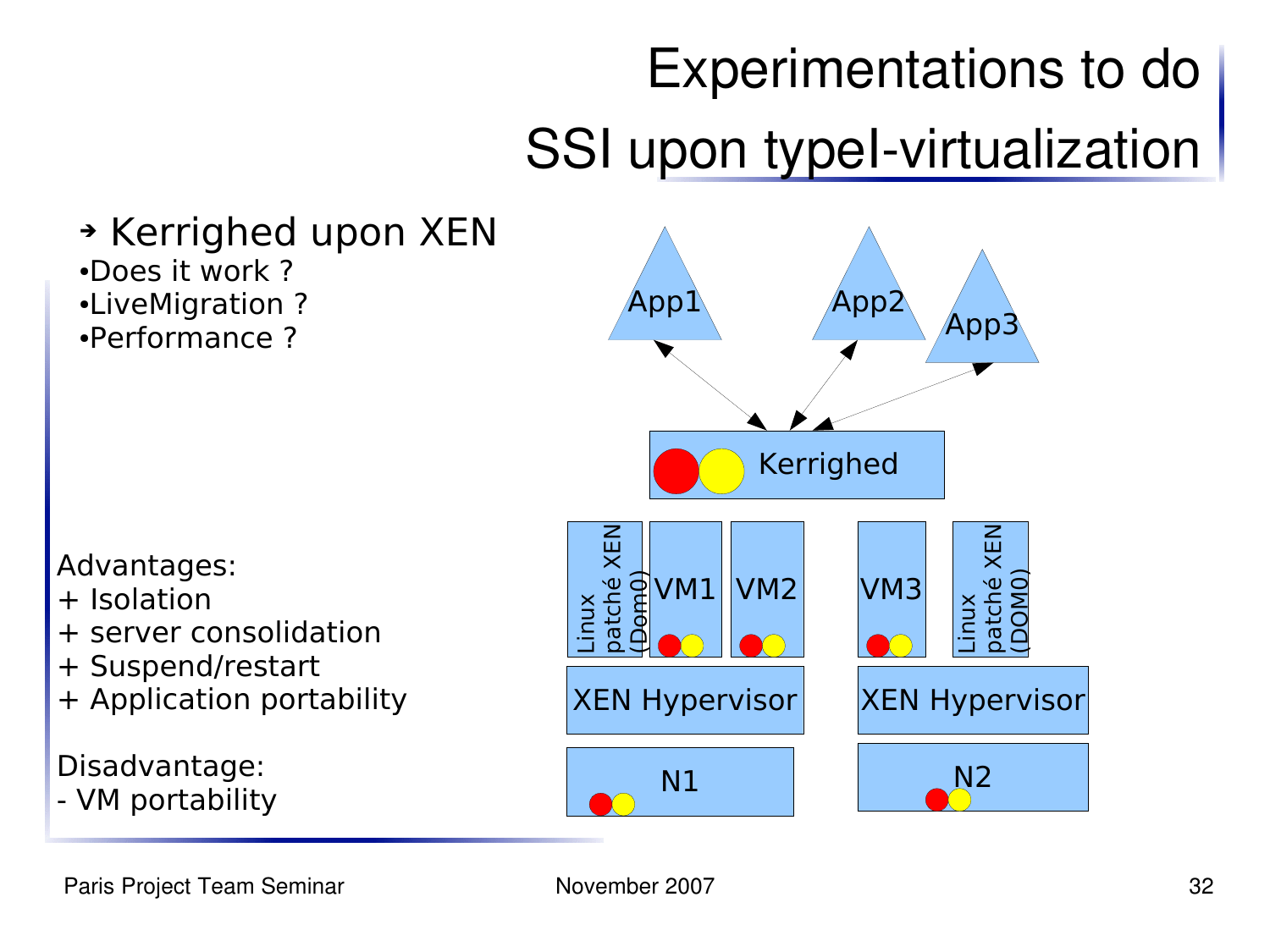## Experimentations to do SSI upon typeII-virtualization

#### ➔Performance evaluations

#### Make comparison between clusters with:

- ➔ Windows OS / VM / Kerrighed / Apps
- ➔ Linux / VM / Kerrighed / Apps
- ➔ Kerrighed / Apps

#### VM:

- Vmware (virtualization only)
- QEMU (emulation)

#### Apps:

- MrBayes in MPI (CPU intensive)
- ''make'' kernel
- Apache

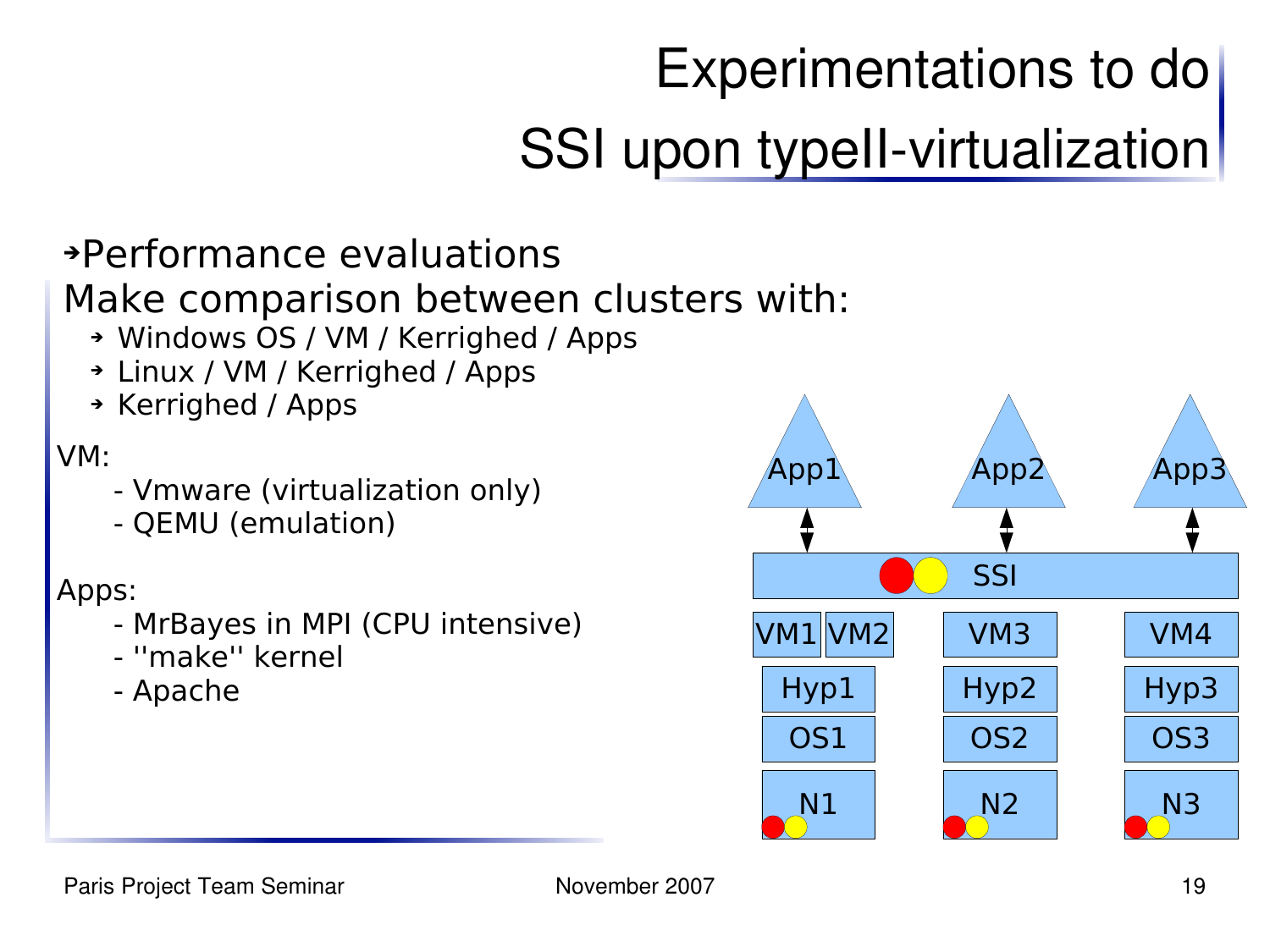## Experimentations to do SSI upon typeII with multi-host OS

#### ➔Kerrighed upon Windows and Linux clusters ➔Performance evaluations

Advantages:

- + Application portability
- + Isolation
- + server consolidation
- + Suspend/restart
- + VM portability

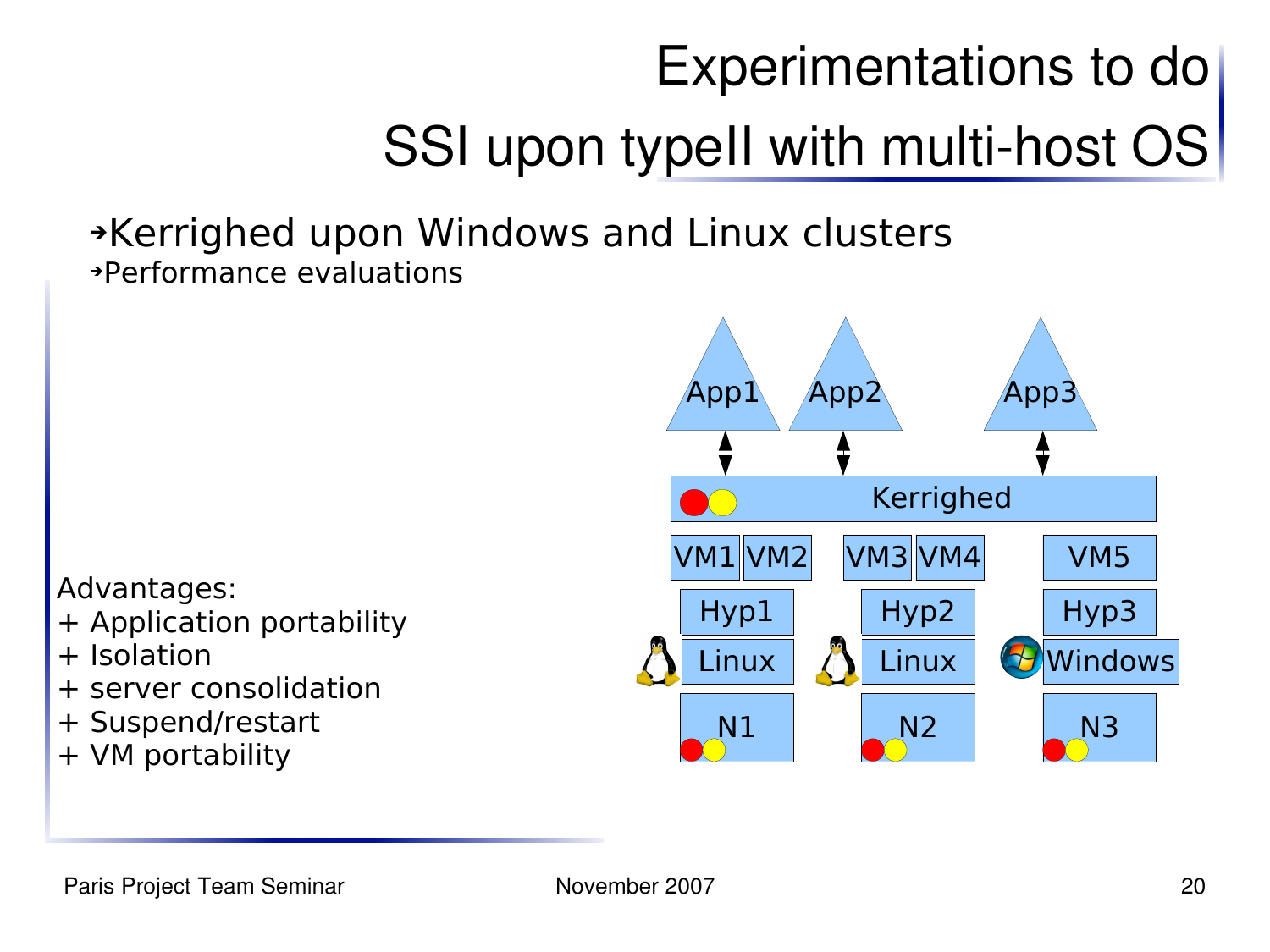## Experimentations to do typeII upon SSI

➔VMs upon de Kerrighed

- LiveMigration OK ?
- Kerrighed migration OK ?

➔What is the most interesting ?

#### Advantages:

- + Isolation
- + server consolidation
- + Suspend/restart
- + Application portability

#### Disadvantages:

- VM portability

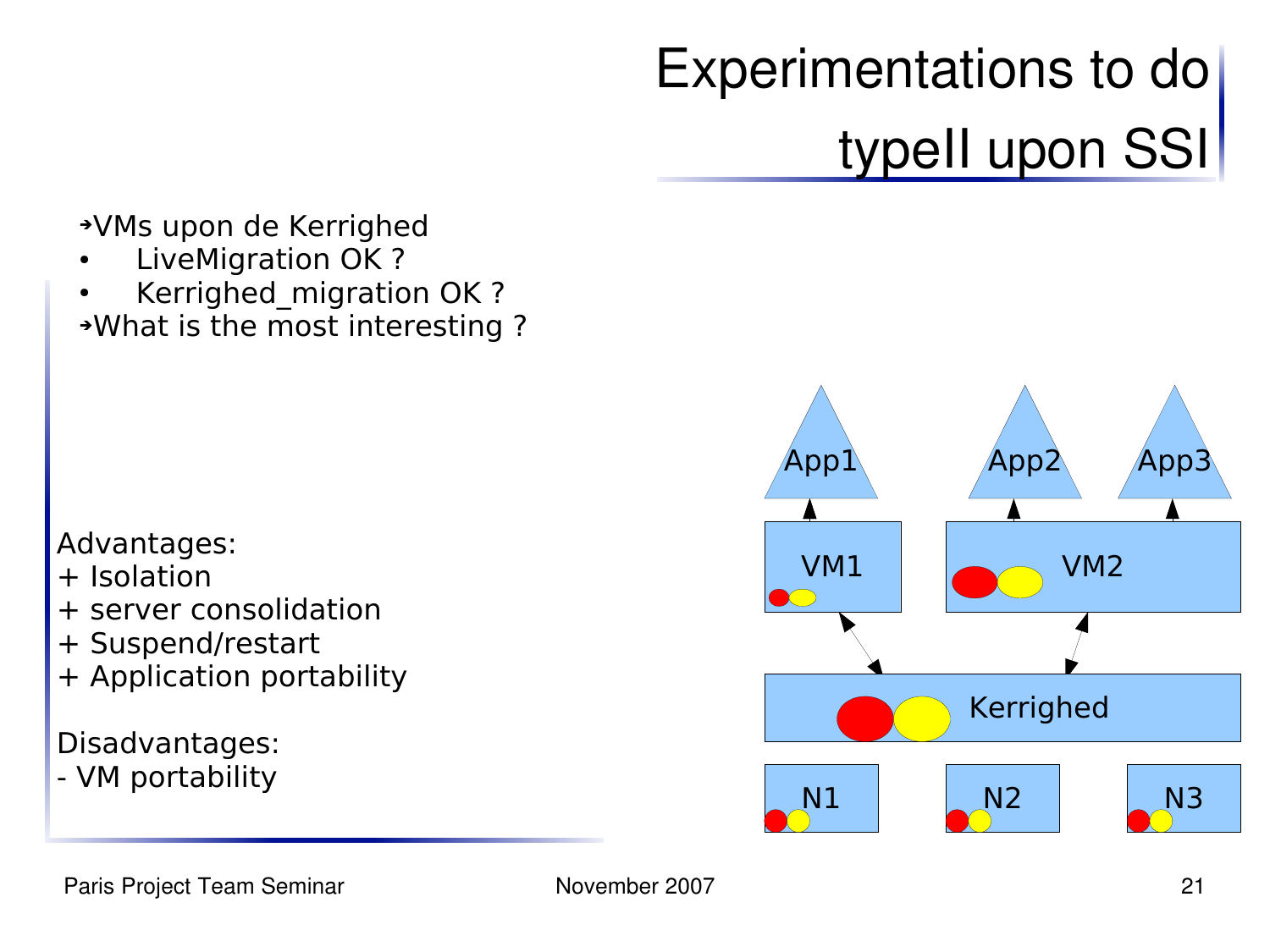## Experimentations to do Three layers of flexibilities

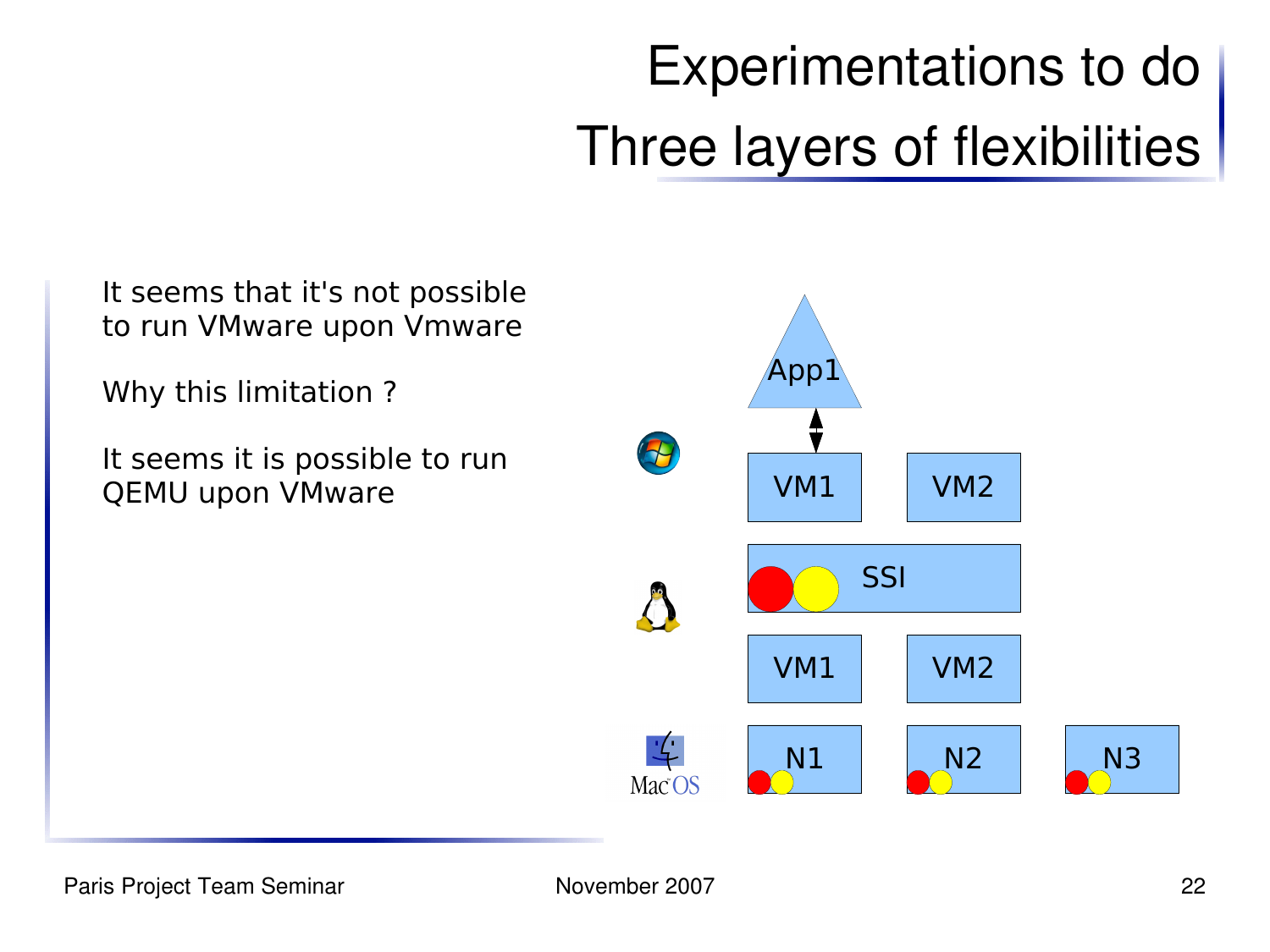# Internship subject

#### ➔Automatic deployment VM/Kerrighed

➔Extension of the work of Nicolas Aupetit

- ➔ system able to deploy VMs upon grid5000
- ➔ system able deploy Kerrighed upon nodes (work of Nicolas Aupetit)

➔For instance:

➔ start\_kerrighed -vm Vmware -nbvm 6 -nbnode 3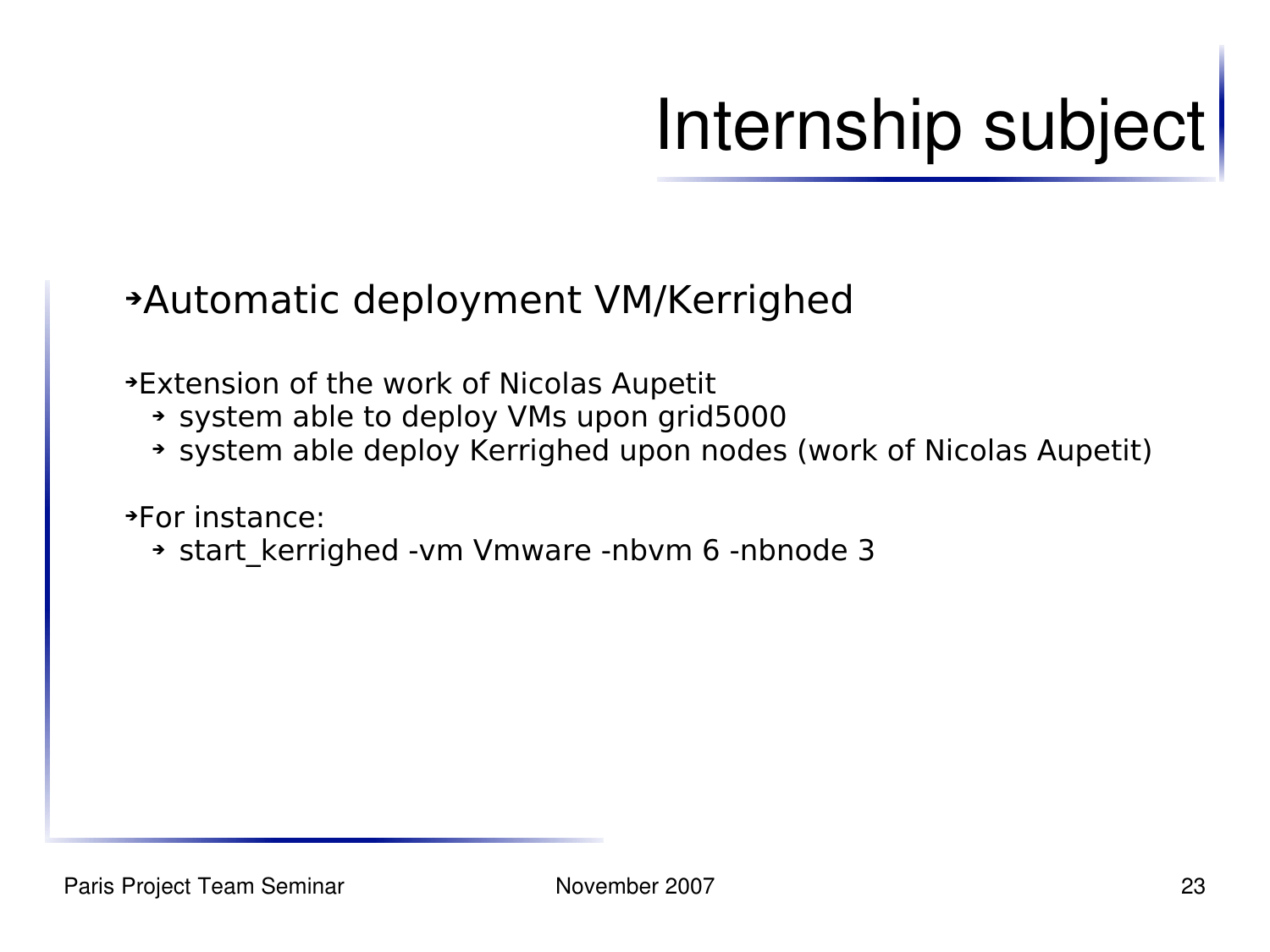# **Experimentations**

### First restults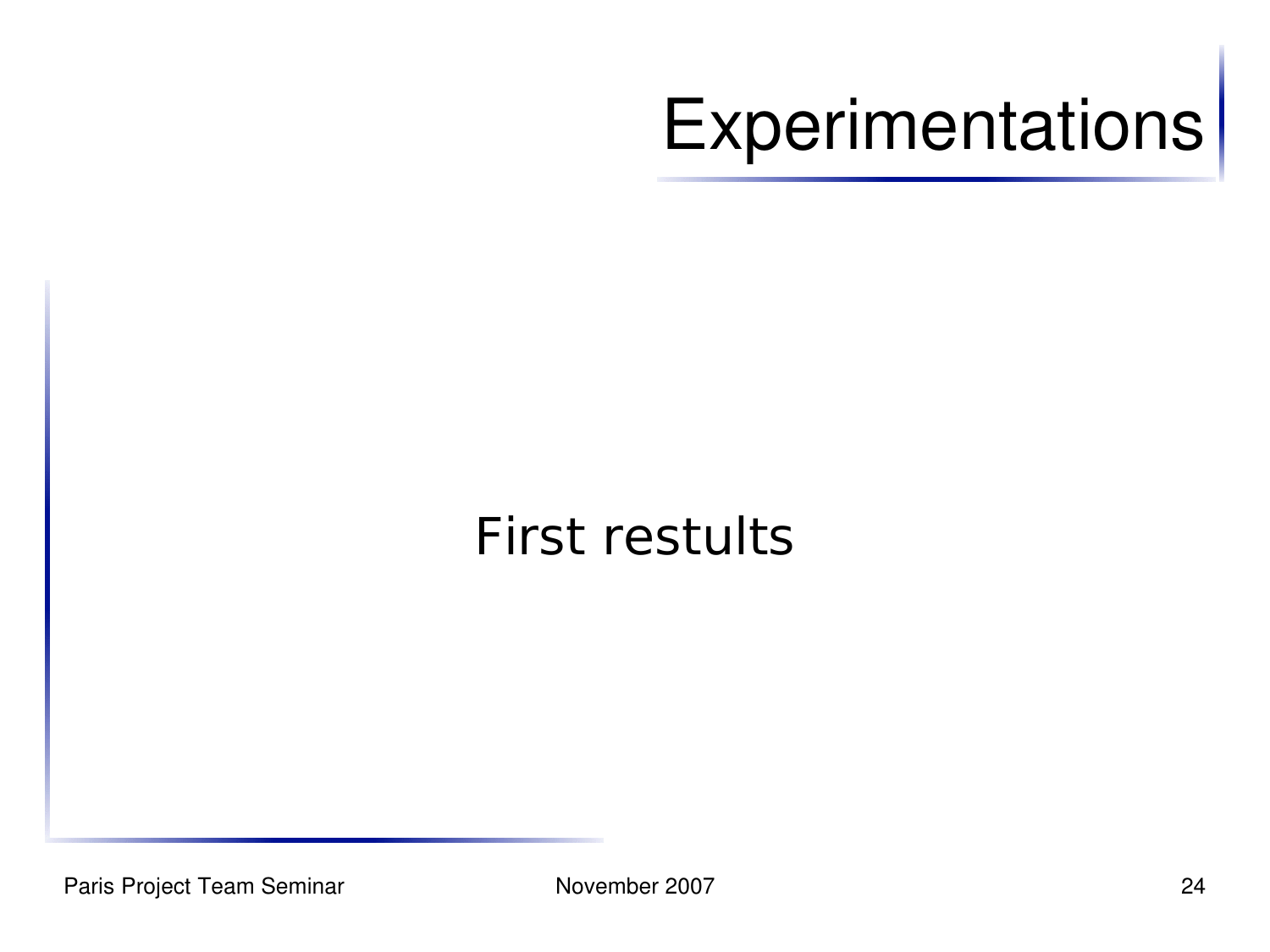## Combining container and SSI SSI on the top of Container 2/2

Architecture irrelevant: The same kernel is shared between all containers (they have not their own kernel)

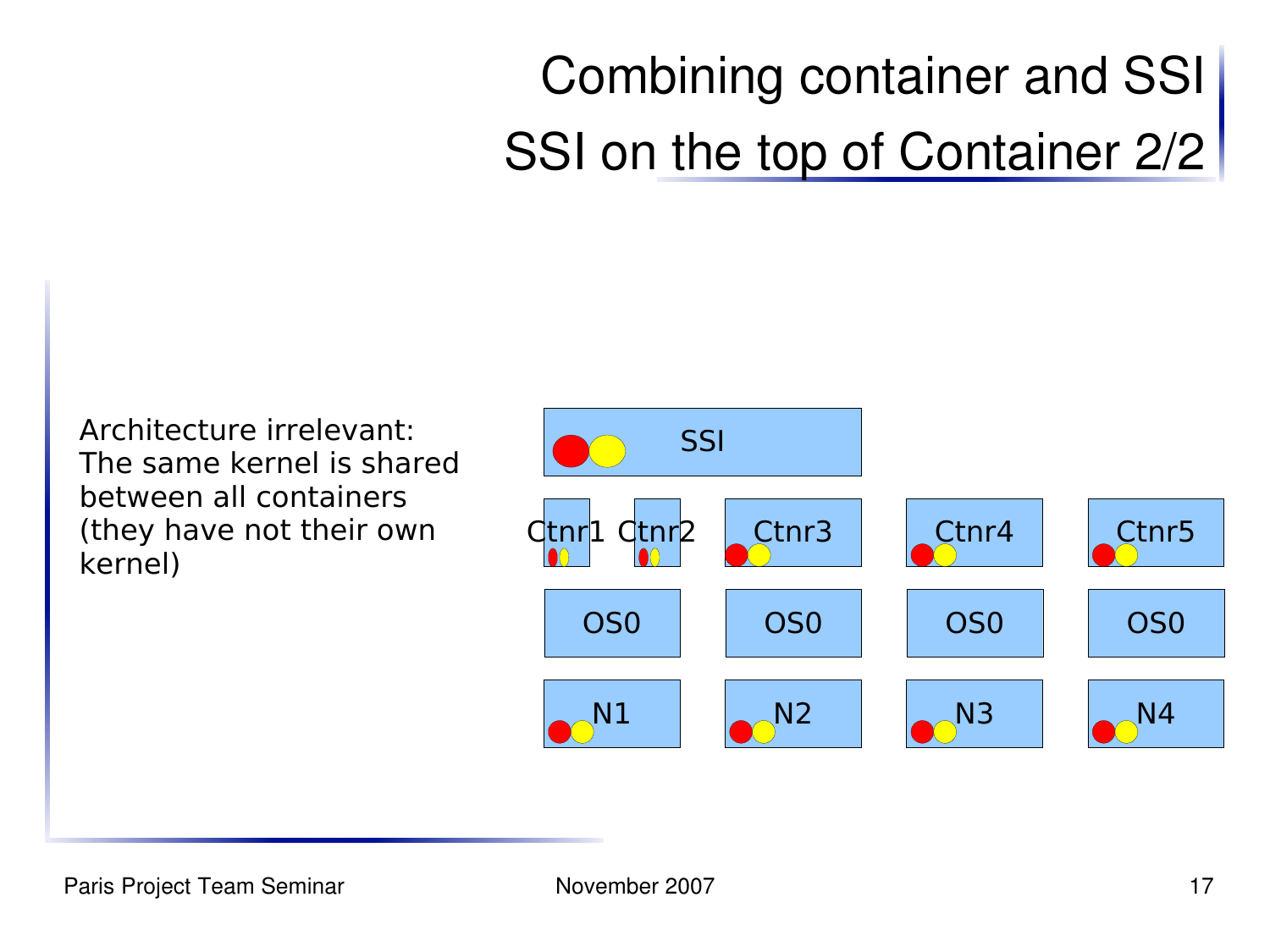## Combining Virtualization and SSI Isolation of Two Distinct SSIs

Possibility to run several SSIs on the same cluster.

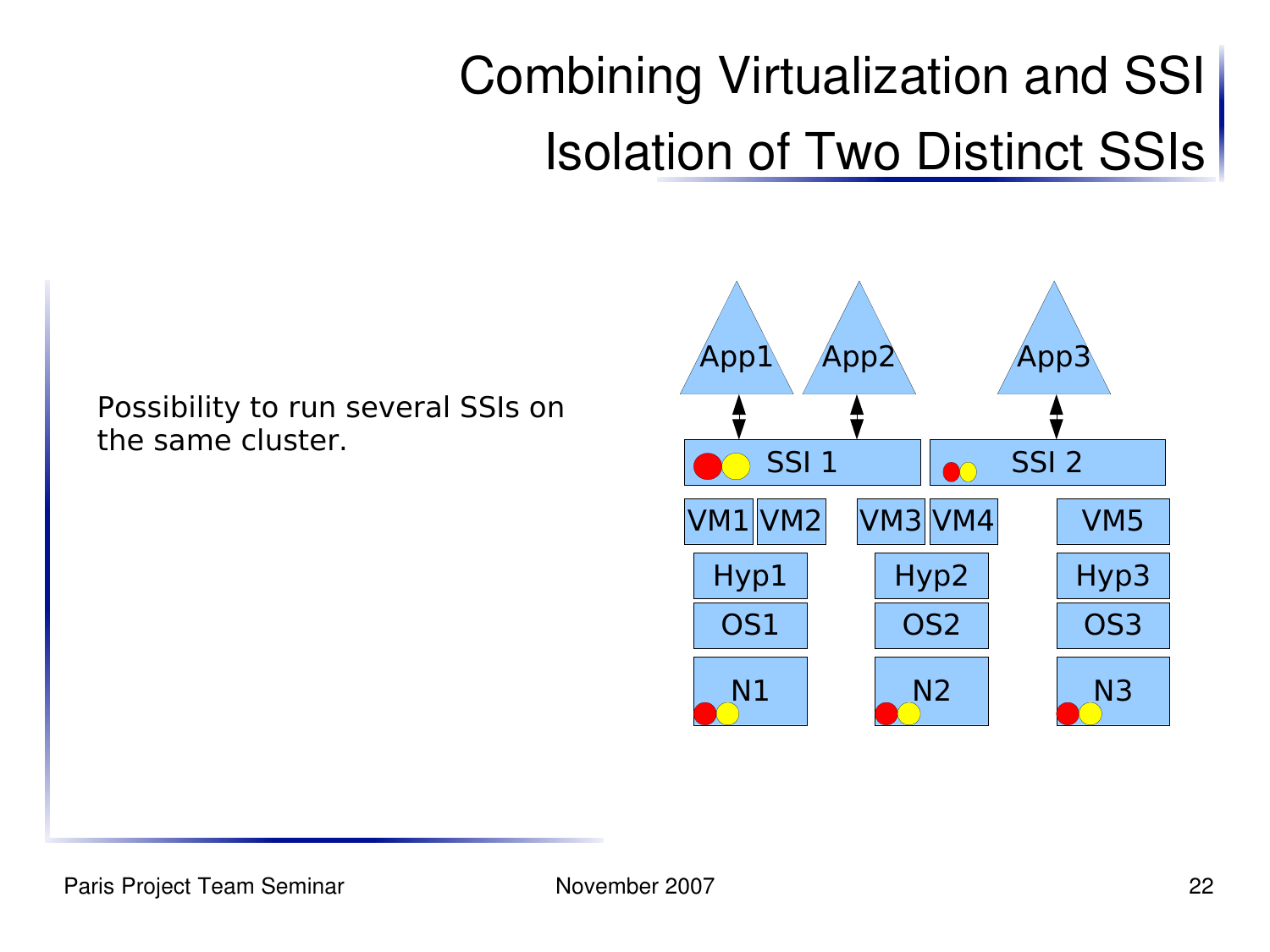# Future Works 1/2

➔Extend the Goldberg's classification to present in a uniform way:

- ➔ The hardware,
- ➔ The emulated hardware,
- ➔ The OS and SSI,
- ➔ The different kinds of virtualization techniques,
- ➔ The containers.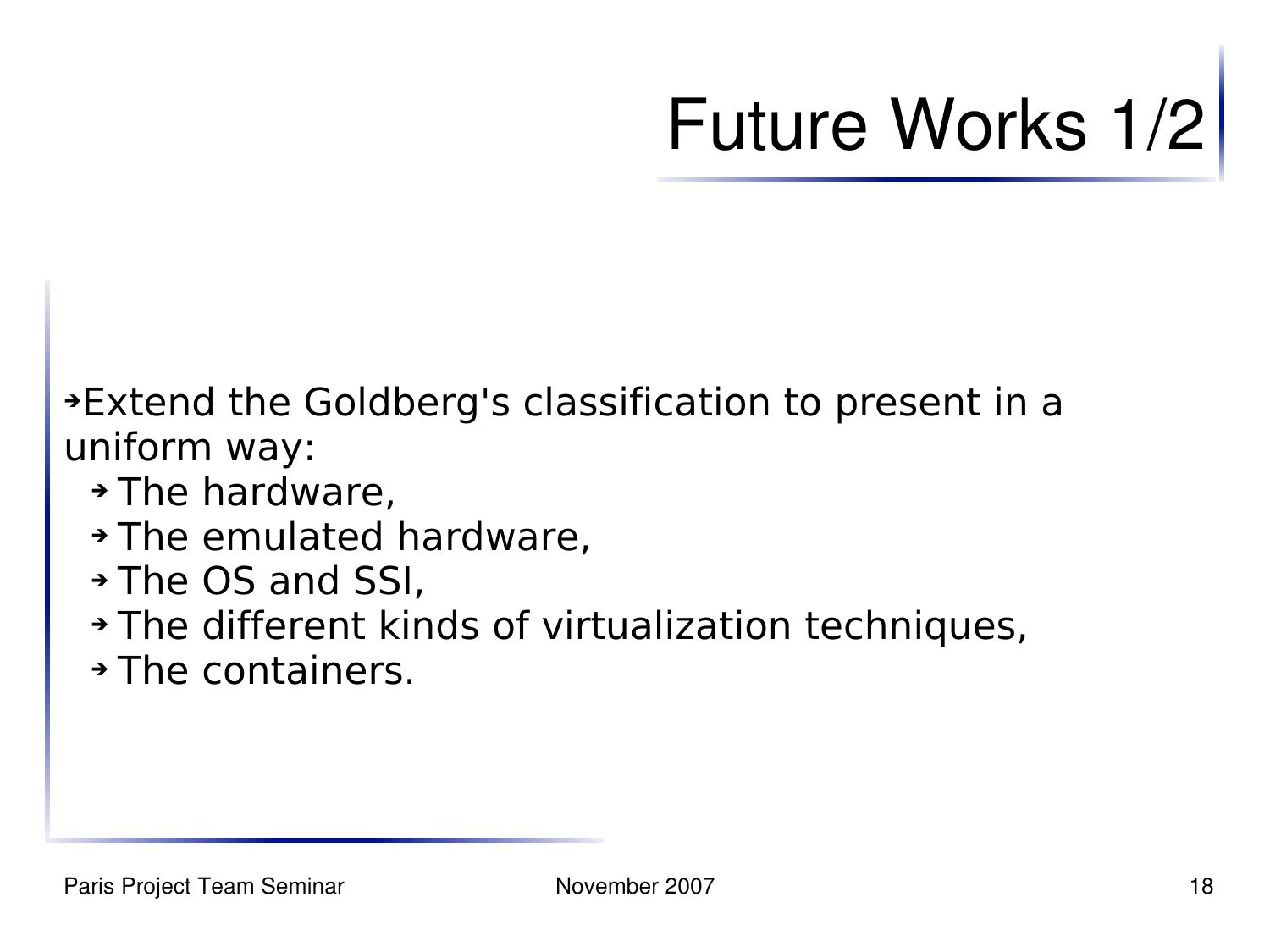# Future Works 2/2

➔Investigate SSI scheduler and hypervisor scheduler: ➔ does the SSI scheduler directly manage VMs ?

➔Extend to the Grid: interests of such hybrid approaches (VM/SSI) in XtreemOS

➔What about ScaleMP ?